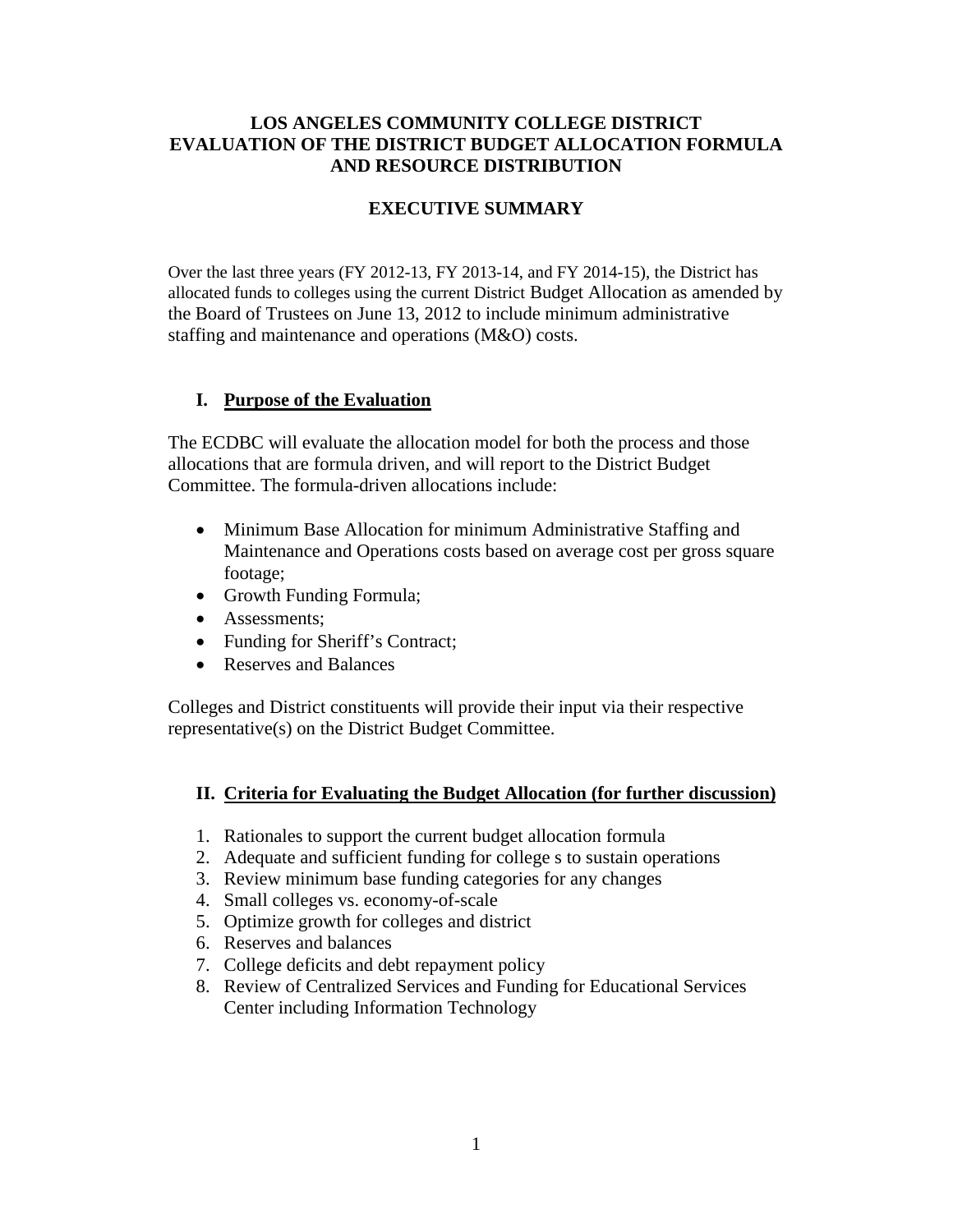## III. **Reports and Data Analysis to be Provided for Review and Evaluation**

# **A. Reports**

- 1. Report and Recommendation of the Executive Committee of the District Budget Committee (January 2012);
- 2. Amendment to the Budget Allocation Mechanism, Comm. BF4, June 13, 2013;
- 3. District Financial Accountability Measures, Comm. BF2, October 09, 2012;
- 4. College Debt Repayment Policy, Comm. BF4, December 11, 2013
- 5. Growth Funding Proposal DBC recommendation May 6, 2013

# **B. Data Analyses to Be Provided (three-year comparison) for Study**

- 1. Analysis of Expenditures and Budget Allocation
- 2. Cost per FTES analysis showed comparison of cost per FTES and net funding per FTES among colleges
- 3. M&O Costs, square footage, and staffing study
- 4. Salary and Benefit Cost Analysis
- 5. Sheriff's Contract cost study
- 6. Proposed New State Growth Funding Formula

## *Additional Information*

Since June 2012, the ECDBC and the DBC have also completed **Phase II** of the budget allocation review with the following budget allocation recommendations and changes:

- 1. District Reserve and Balance Policies
	- 6.5% General Reserve
	- 3.5% Contingency Reserve
- 2. Colleges keep their year-end balances up to 5% of their prior year's Unrestricted General Fund budget and allow to carryover their accumulated balance up to 10%.
- 3. Growth Funding Formula Changes On May 6, 2013, the DBC recommended the changes for the distribution for the funded growth fund as follow:
	- 80% of available growth funds shall be used to restore college workload reduction until the colleges are fully restored to their prereduction workloads;